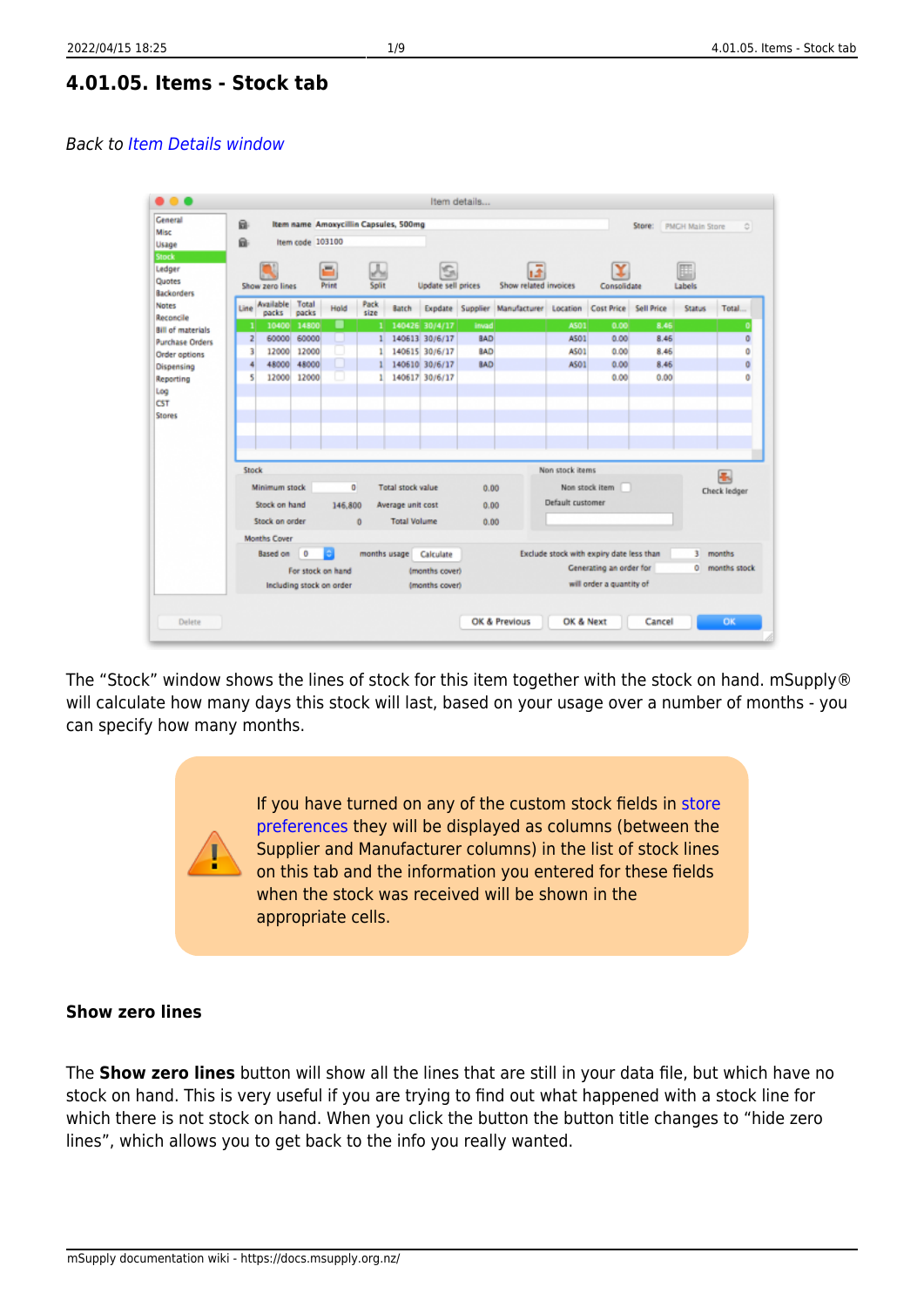### **Split**

The **Split** button allows you to do any of:

- Split a single stock line into two stock lines.
- Change the pack size of the 'split' portion.
- Change the location of the 'split' portion.

Usage:

- 1. Select the line to be split
- 2. Click on the **Split** button
- 3. Enter the
	- Quantity (number of packs) of the current stock line to be split this can be the same as the total number of packs, i.e. all of the stock, in which case the 'split' portion is all of the stock line.
	- The new location this can be the same as the current location.
	- $\circ$  The new pack size this can be the same as the current pack size.

In the example shown, 2 packs of 1,000 Erythromycin tablets are being transferred to a new location, and the `outer' of 1,000 (actually 10 x100 shrink wrapped together) is being opened to yield 10 individual packs of 100.

| Repack stock                                                                                                                                                        |          |    |    |
|---------------------------------------------------------------------------------------------------------------------------------------------------------------------|----------|----|----|
| Quantity to split<br>New shelf location A.02.E1                                                                                                                     | 2<br>100 | of | 37 |
| New pack size<br>When you click OK a new repack transaction that<br>reflects the change in stock will be created<br>automatically<br>Print location movement report |          |    |    |
| Cancel                                                                                                                                                              |          |    | ок |

## **Update sell prices**

The **Update sell prices** button will update the selling prices of the highlighted line(s). mSupply® will update the sell price for the selected stock line(s) with the figure entered in the **Default sell price of preferred packsize** field in the **General** tab, which must show the updated price before this will take effect. If you make use of the **Default margin** field, and you update this figure, then Supply will calculate the updated sell price using it.

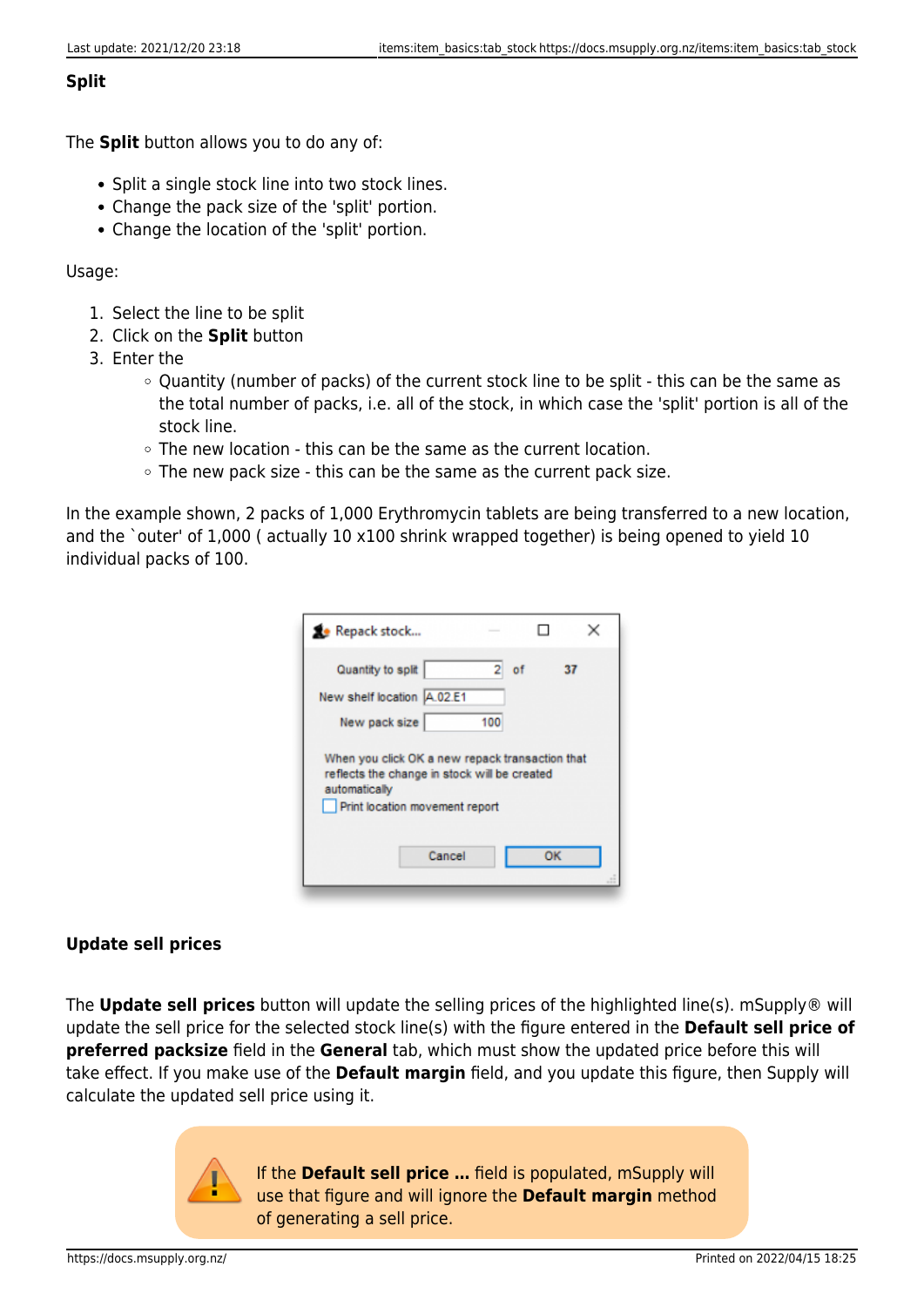#### **Labels**

[Clicking the](https://docs.msupply.org.nz/_detail/items:label_example.png?id=items%3Aitem_basics%3Atab_stock) **Labels** button will print shelf labels for the highlighted stock line(s). The shelf label includes the location, the item name and code, and the batch and expiry. Here's a (bad) example

Code: 35\_6519 Suture Synth Abs Violet Braided 2/0 (M3) 75cm Curved 26mm Rev Cut W9527T Box/12 Batch: b870d5we13 Expiry: 1/1/16 Shelf location: CON16

## **Show related invoices**



Show related invoices Highlight a line then click on this button to display a list of transactions which used this particular line.

## **Consolidate**



You can consolidate (join 2 stock lines together) if they have

- The same batch #
- The same expiry
- The same pack size
- Are at the same location



• If 2 stock lines are of different pack size, [split](#page-0-0) one of the stock lines to have the same pack size as the other stock line, then consolidate.

Usage:

- 1. Hold down the control key (command on Mac)
- 2. Click on the two lines you want to consolidate
- 3. Click **consolidate**
- 4. If the two stock lines are at different locations you'll be warned and asked if you want to continue.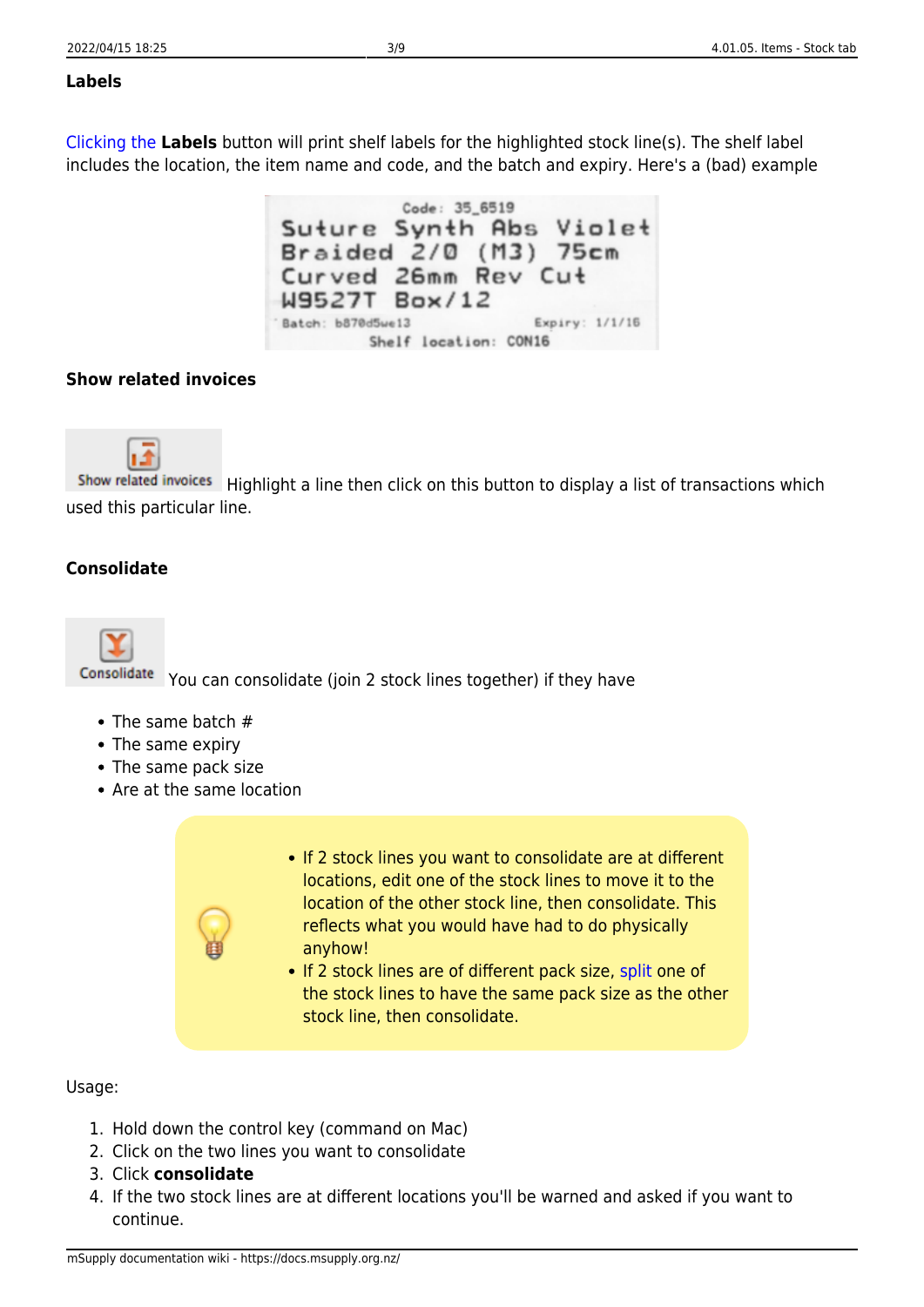#### 5. You're shown this window

| Batch       | B302WV     | Batch       | B302WV  |
|-------------|------------|-------------|---------|
| Pack size   | 50         | Pack size   | 50      |
| Location    | <b>BID</b> | Location    | INJ     |
| Expiry date | 30/3/15    | Expiry date | 30/3/15 |
| Quantity    | 40         | Quantity    | $\,1$   |
| Available   | 40         | Available   | $\,1$   |
|             |            |             |         |
|             |            |             |         |
|             |            |             |         |

- 6. Choose which stock line to keep.
- 7. Click **OK**

 $\circ$ 

### An example:

| Before: |
|---------|
|---------|

| Show zero lines |       | Print |            | Split         | Update sell prices |        | Show related invoices |            |                                                        | Consolidate |                     |
|-----------------|-------|-------|------------|---------------|--------------------|--------|-----------------------|------------|--------------------------------------------------------|-------------|---------------------|
| Line Available  | Total | Pack  | Hold       | Batch         | Expdate            |        |                       |            | Supplier Manufac Location Cost Price Sell Price Status |             | <b>Total Volume</b> |
| 13550           | 14000 |       |            | 1004103       | 30/4/13            | bouchm | <b>YXKP</b>           | INI        | 0.12                                                   | 0.12        | 0                   |
| 399             | 399   | 50    | $\sqrt{2}$ | <b>B302WV</b> | 30/3/15            |        | bouchm dochemie       | <b>BID</b> | 32.96                                                  | 32.96       | $\Omega$            |
| 40              | 40    | 50    | ▬          | <b>B302WV</b> | 30/3/15            |        | bouchm dochemie       | <b>BID</b> | 32.96                                                  | 32.96       |                     |
|                 |       | 50    | Ð          | <b>B302WV</b> | 30/3/15            | invad  |                       | INI        | 0.00                                                   | 0.00        |                     |
|                 |       |       |            |               |                    |        |                       |            |                                                        |             |                     |
|                 |       |       |            |               |                    |        |                       |            |                                                        |             |                     |
|                 |       |       |            |               |                    |        |                       |            |                                                        |             |                     |
|                 |       |       |            |               |                    |        |                       |            |                                                        |             |                     |
|                 |       |       |            |               |                    |        |                       |            |                                                        |             |                     |

• After:

|                |                      |       |       |                 |               |                    |        |                       | <b>THE</b> |                                                        |             |                     |              |
|----------------|----------------------|-------|-------|-----------------|---------------|--------------------|--------|-----------------------|------------|--------------------------------------------------------|-------------|---------------------|--------------|
|                | Show zero lines      |       | Print |                 | Split         | Update sell prices |        | Show related invoices |            |                                                        | Consolidate |                     |              |
|                | Line Available Total |       | Pack  | Hold            | Batch         | Expdate            |        |                       |            | Supplier Manufac Location Cost Price Sell Price Status |             | <b>Total Volume</b> |              |
|                | 13550                | 14000 |       |                 | 1004103       | 30/4/13            | bouchm | <b>YXKP</b>           | INJ        | 0.12                                                   | 0.12        |                     |              |
| $\overline{2}$ | 399                  | 399   | 50    | $\triangledown$ | <b>B302WV</b> | 30/3/15            |        | bouchm dochemie       | <b>BID</b> | 32.96                                                  | 32.96       |                     | $\mathbf{0}$ |
| 3              | 41                   | 41    | 50    |                 | B302WV        | 30/3/15            |        | invad dochemie        | <b>BID</b> | 32.96                                                  | 0.00        |                     | 0            |
|                |                      |       |       |                 |               |                    |        |                       |            |                                                        |             |                     |              |

## **Check ledger**



Click on this to check that the current stock balance for all stock lines is the sum of all in and out transactions.

Exceptional conditions (e.g. sudden, unexpected shutdown of computer) can sometimes cause there to be a discrepancy which can lead to the appearance of too much or too little stock when compared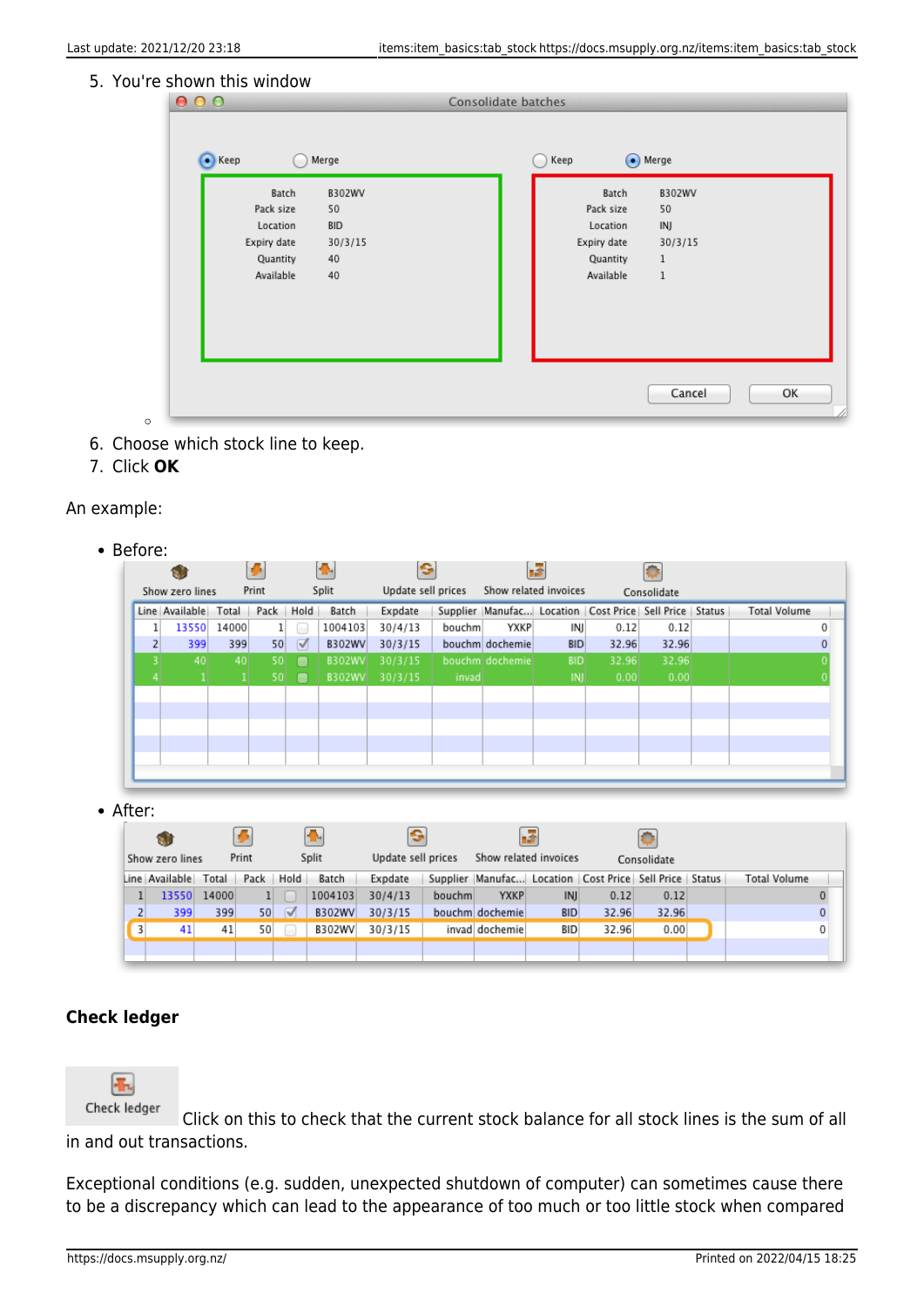to mSupply's internal ledger. This button will help determine if there are any problematic lines for this item.

If there are any lines with ledger issues they will be highlighted for you - please get in touch with Sustainable Solutions to fix the problem.

The same check can be made for all items by choosing Special > Diagnostics from the menus (see the [25.09. Diagnostics](https://docs.msupply.org.nz/admin:diagnostics) page for details).

# **Other information on the stock details page**

#### **Stock**

**Minimum stock**: The minimum stock you wish to keep on hand. Note that you do not need to enter a quantity here for mSupply®'s ordering system to work. In fact, it is better in most cases to leave this number set to zero. This field should only be filled in if you absolutely must keep a minimum on hand. For example, if you stock naloxone for narcotic over dosage reduction, and even if you only use 1 vial every year, you have decided you need to keep five vials on hand, you would enter "5" as the minimum quantity for naloxone.

**Stock on hand**: The total stock of this item on hand.

**Stock on order**: The total quantity of stock of this item on order from suppliers

#### **Non-stock items**

If this is a non-stock item, you can check this check box. If there is one, you can specify the default customer for the item, otherwise leave this box blank. For more on this topic see section [4.10. Non](https://docs.msupply.org.nz/items:non_stock_items)[stock items](https://docs.msupply.org.nz/items:non_stock_items).

#### **Months Cover**

You can use this calculator to estimate the time left until the stock of this item runs out. The values which appear estimating the time it takes to use the stock on hand (and on order) are calculated from the average usage of the last few months. You can choose the number (from 1 to 24) of months used to calculate this in the drop down list.

You can also exclude stock that will expire soon. Enter a number of months and any stock that expires before your chosen time frame will be excluded from the calculation.

If you would like to know how much stock to order so that you have enough for the next few months, enter the number of months you would like stock for. After entering or changing any or all of these values, click **Calculate** to see the results.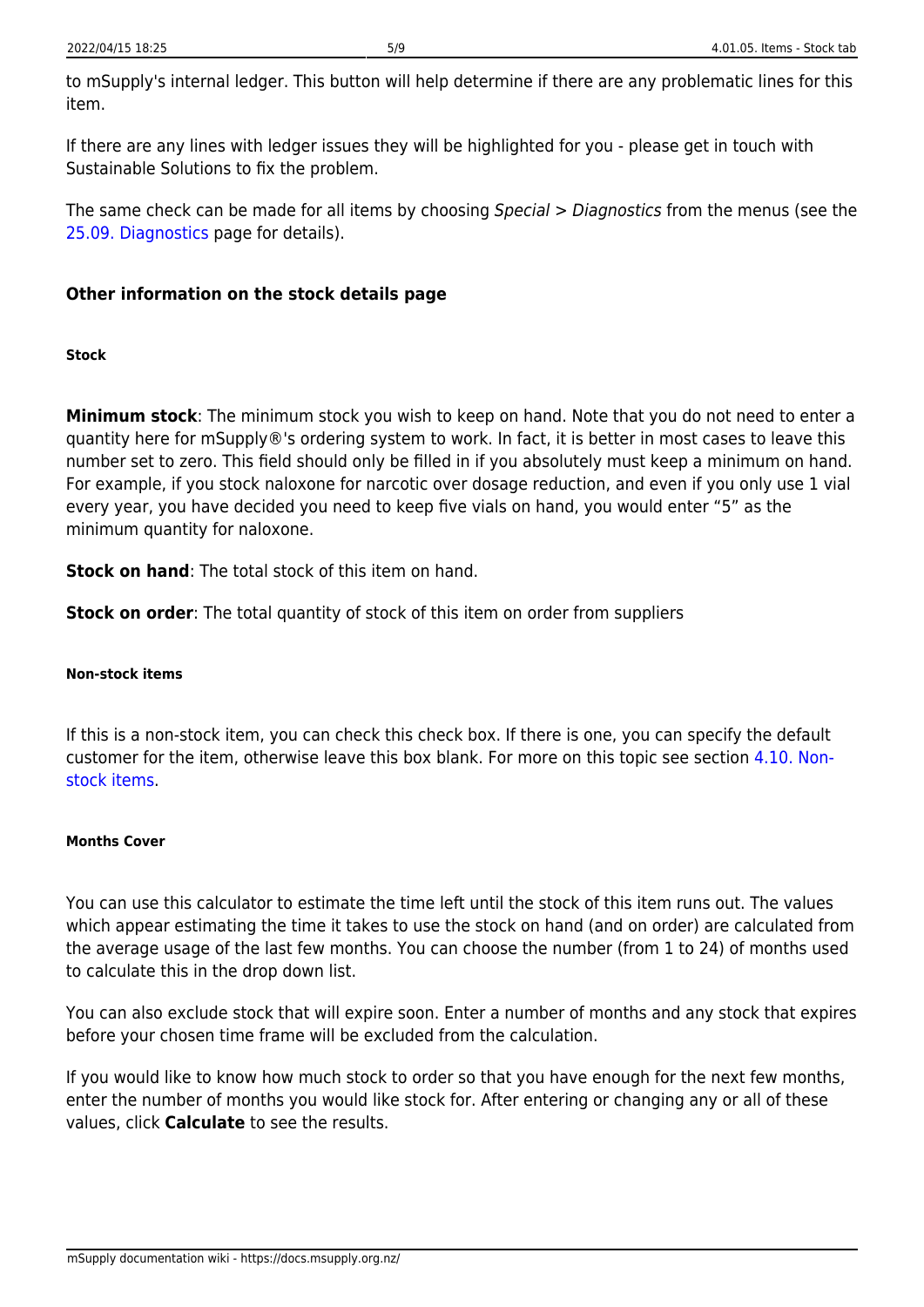## **Editing a stock line or viewing more stock line details**

To edit the cost price and selling price for an item line, double-click the line you wish to edit.

### The **Item stock line details window** is displayed:

|                      | Item code AM01020              |         |        | Item name AMOXICILLINE 500 MG GELULE |                     |                                      |
|----------------------|--------------------------------|---------|--------|--------------------------------------|---------------------|--------------------------------------|
|                      |                                | General | Ledger | Status                               | Reference documents | Log                                  |
|                      | Quantity according to stock    |         |        |                                      |                     |                                      |
| Total Quantity 22150 |                                |         |        |                                      |                     | Available 21150                      |
| Cost price           |                                | 35      |        | Hold                                 |                     | $0 \, \text{m}$ 3<br>Volume per pack |
| Sell price           |                                | 45      |        | Location A.01.02                     |                     |                                      |
| Expiry date          | 01/07/2022                     |         |        | Pack size 1                          |                     |                                      |
| Batch                | <b>B092</b>                    |         |        | Quan per inner                       |                     | Initial quantity 0<br>0              |
|                      | Supplier NPSP AGENCE D'ABIDJAN |         |        | Inners per Outer                     |                     | $\bf{0}$                             |
|                      |                                |         |        |                                      |                     |                                      |
| Note                 |                                |         |        |                                      |                     |                                      |
|                      | Custom stock fields            |         |        |                                      |                     |                                      |
|                      |                                |         |        |                                      |                     |                                      |
|                      |                                |         |        |                                      |                     |                                      |
|                      |                                |         |        |                                      |                     |                                      |
|                      |                                |         |        |                                      |                     |                                      |
|                      |                                |         |        |                                      |                     |                                      |

#### **General tab**

This tab shows the details of a stock line.It also gives you total and available quantity of that stock line.

#### **Hold checkbox**

To hold a stock line, check the Hold check-box. Once an stock line is held, it cannot be issued. It will still appear in the available stock window, but held stock lines will have a check box in the hold column, and if a user attempts to issue from the stock line they will be informed that the stock line is on hold.



The Hold: do not issue option in the **Item details > General** tab takes precedence. If that option is checked, then no stock of the item may be issued, regardless of the stock line's Hold checkbox setting.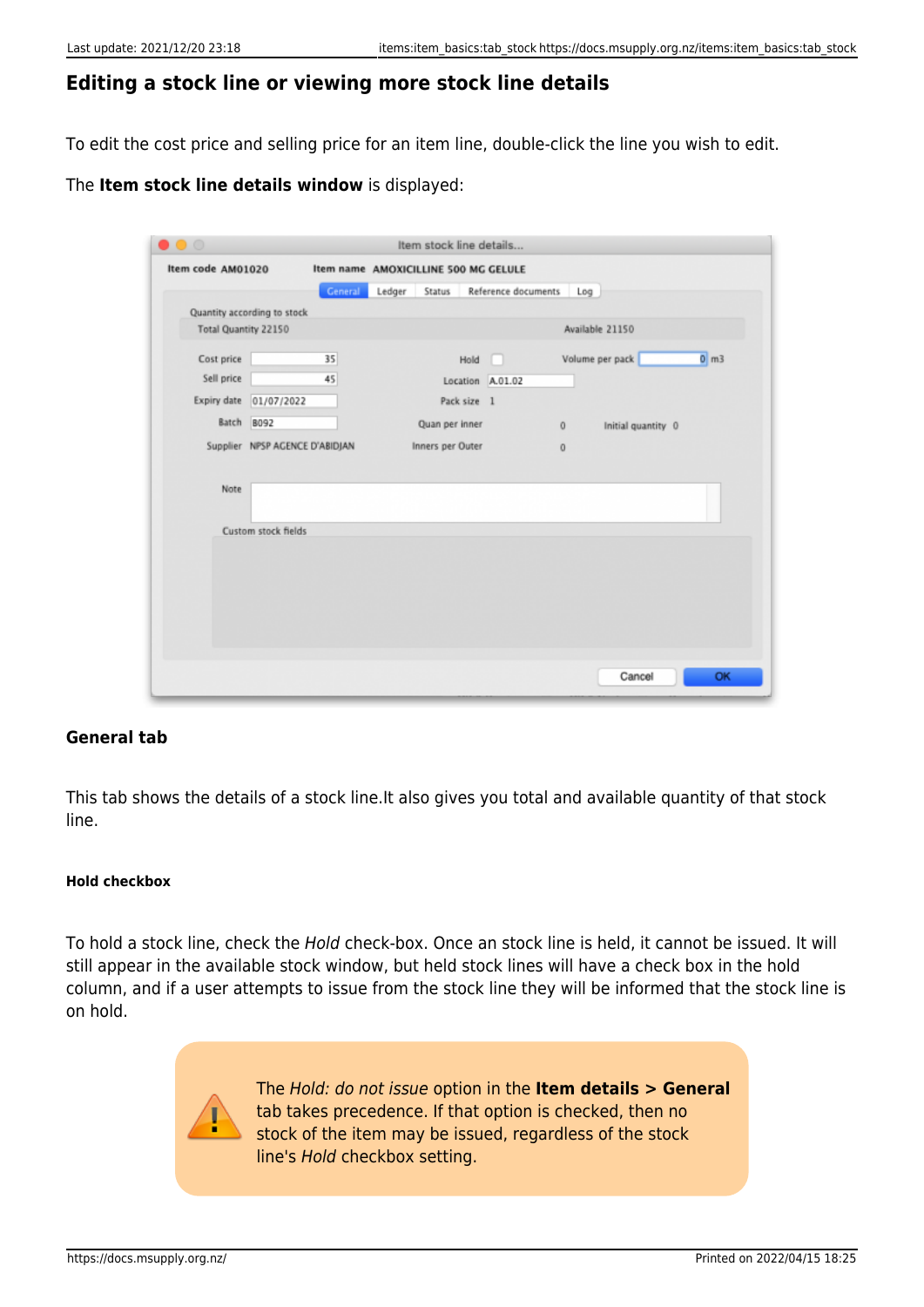Please note: if you are using barcode scanning then there will be an additional **Barcode** drop down list below the **Supplier** field. For details on its use, see the [14.03. Barcode scanning and receiving](https://docs.msupply.org.nz/barcode_scanning:receiving_goods#manually_assigning_barcodes_to_stock_lines) [goods](https://docs.msupply.org.nz/barcode_scanning:receiving_goods#manually_assigning_barcodes_to_stock_lines) page.

# **Ledger tab**

This tab shows a list of transactions (supplier and customer invoices, inventory adjustments etc.) for the item being viewed. You can use this window to see a list of customers who have been supplied with this particular item:

|                              |         |                       | <b>General</b> | Ledger        |    | <b>Status</b>     | <b>Reference documents</b> |                  |                  |          |      |       |
|------------------------------|---------|-----------------------|----------------|---------------|----|-------------------|----------------------------|------------------|------------------|----------|------|-------|
| Quantity according to stock  |         |                       |                |               |    |                   |                            |                  |                  |          |      |       |
| Total Quantity 235800        |         |                       |                |               |    |                   |                            | Available 235700 |                  |          |      |       |
| Date                         | Invoice | Name                  |                | Type In/Out S |    | <b>Expiry</b>     | Batch                      | Quan Pack        |                  | Cost     | Sell | Exten |
| 09/05/2017                   |         | 112 Inventtments si   |                | in            | cn | 28/02/2019 6MC130 |                            | 2250             | 100              | 0        | 0    |       |
| 14/06/2017                   |         | 137 Inventtments si   |                | in.           | cn | 28/02/2019 6MC130 |                            | 108              | 100              | $\bf{0}$ | 0    |       |
|                              |         | 1712 34 Milospital ci |                | out           | sa | 28/02/2019 6MC130 |                            | 1                | 100              | 0        | 0    |       |
|                              |         |                       |                |               |    |                   |                            |                  |                  |          |      |       |
|                              |         |                       |                |               |    |                   |                            |                  |                  |          |      |       |
|                              |         |                       |                |               |    |                   |                            |                  |                  |          |      |       |
|                              |         |                       |                |               |    |                   |                            |                  |                  |          |      |       |
|                              |         |                       |                |               |    |                   |                            |                  |                  |          |      |       |
|                              |         |                       |                |               |    |                   |                            |                  |                  |          |      |       |
|                              |         |                       |                |               |    |                   |                            |                  |                  |          |      |       |
|                              |         |                       |                |               |    |                   |                            |                  |                  |          |      |       |
| Item stock line ledger       |         |                       |                |               |    |                   |                            |                  |                  |          |      |       |
| Total Quantity 235800        |         |                       |                |               |    |                   |                            |                  | Available 235700 |          |      |       |
| Reconcile from start of year |         |                       |                |               |    |                   |                            |                  |                  |          |      |       |
| Total Quantity 235800        |         |                       |                |               |    |                   |                            |                  | Available 235700 |          |      |       |
|                              |         |                       |                |               |    |                   |                            |                  |                  |          |      |       |

The In/Out column tells you whether the transaction on that line brought stock in to, or took stock out of, mSupply.

# **Status tab (vaccine vial monitoring)**

A window appears with 4 columns:

- Date
- VVM status
- Entered by
- Comment

There are two buttons:

- New
- Delete.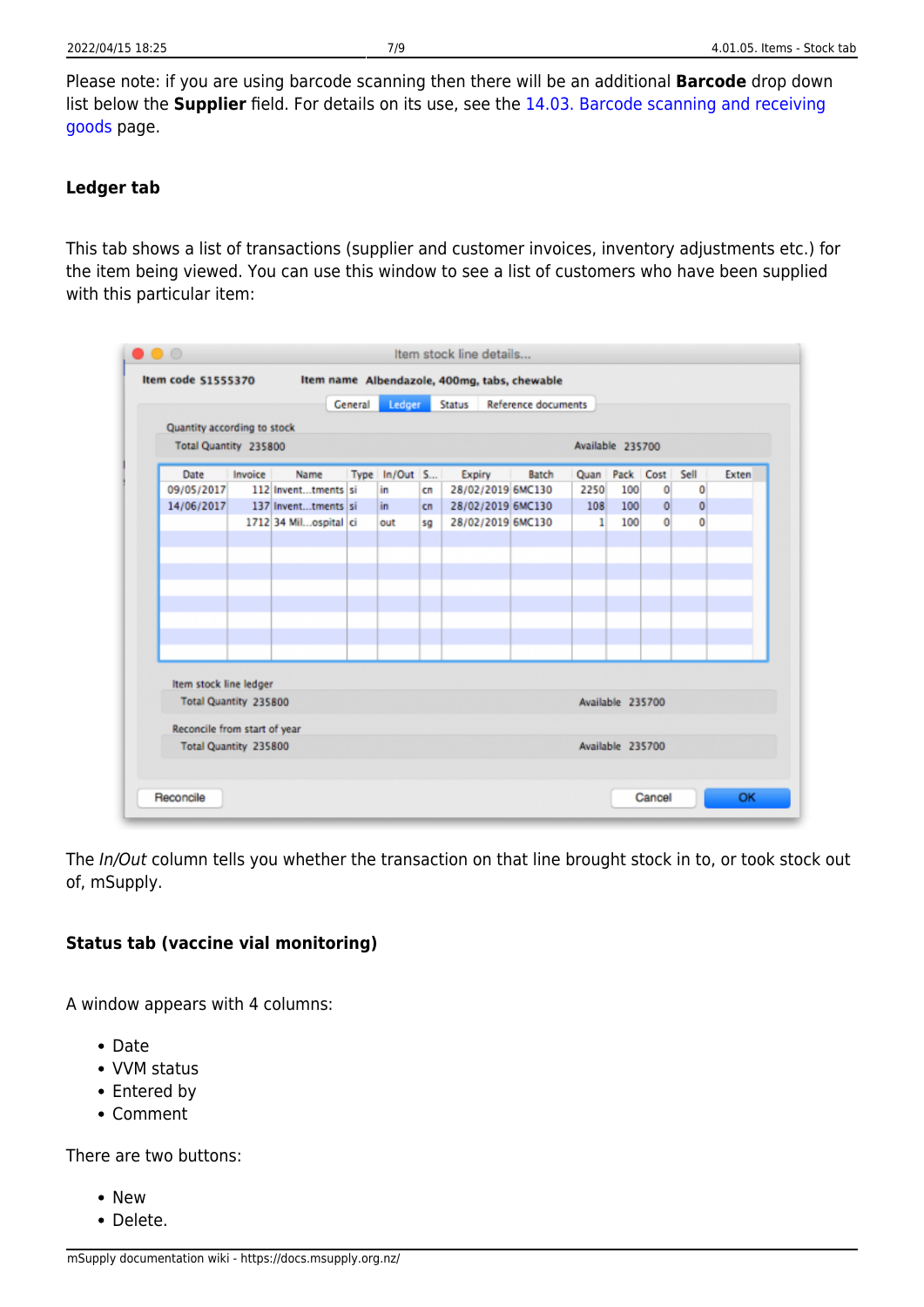This has been specifically designed to use the Vaccine Vial Monitoring (VVM) feature. All vaccines requiring cold storage bear a VVM label which registers cumulative heat exposure over time; the combined effects of heat and time cause the inner square of the label to darken gradually and irreversibly. A comprehensive description of VVM is available in [WHO's pdf document accessible](http://tinyurl.com/n2mge23). Stock lines of vaccines should have their status VVM labels regularly checked, and assigned to the relevant status; Clicking on the New button allows the details to be recorded.

| <b>VVM status</b> |          |
|-------------------|----------|
| Date              | 21.06/11 |
| VVM status        |          |
| Comment           |          |
|                   |          |
|                   |          |
|                   |          |
|                   | Cancel   |

Should a stock line of vaccines have the status 3 (or 4), the Hold checkbox under the **General** tab should be checked.

### **Reference documents tab**



The standard Document Management window appears. See section [18.05. Tender reference](https://docs.msupply.org.nz/tender_management:reference_documents) [documents](https://docs.msupply.org.nz/tender_management:reference_documents) for more information on the use of such documents.

#### **Log tab**

This tab will show any logs that have been recorded against this stock line (e.g. for changes made during a stocktake that weren't included on any inventory adjustment). These logs will also be visible in [25.19. The system log.](https://docs.msupply.org.nz/admin:the_log)

Previous: *[4.01.04. Items - Usage tab](https://docs.msupply.org.nz/items:item_basics:tab_usage)* | | Next: *[4.01.06. Items - Ledger tab](https://docs.msupply.org.nz/items:item_basics:tab_ledger)*